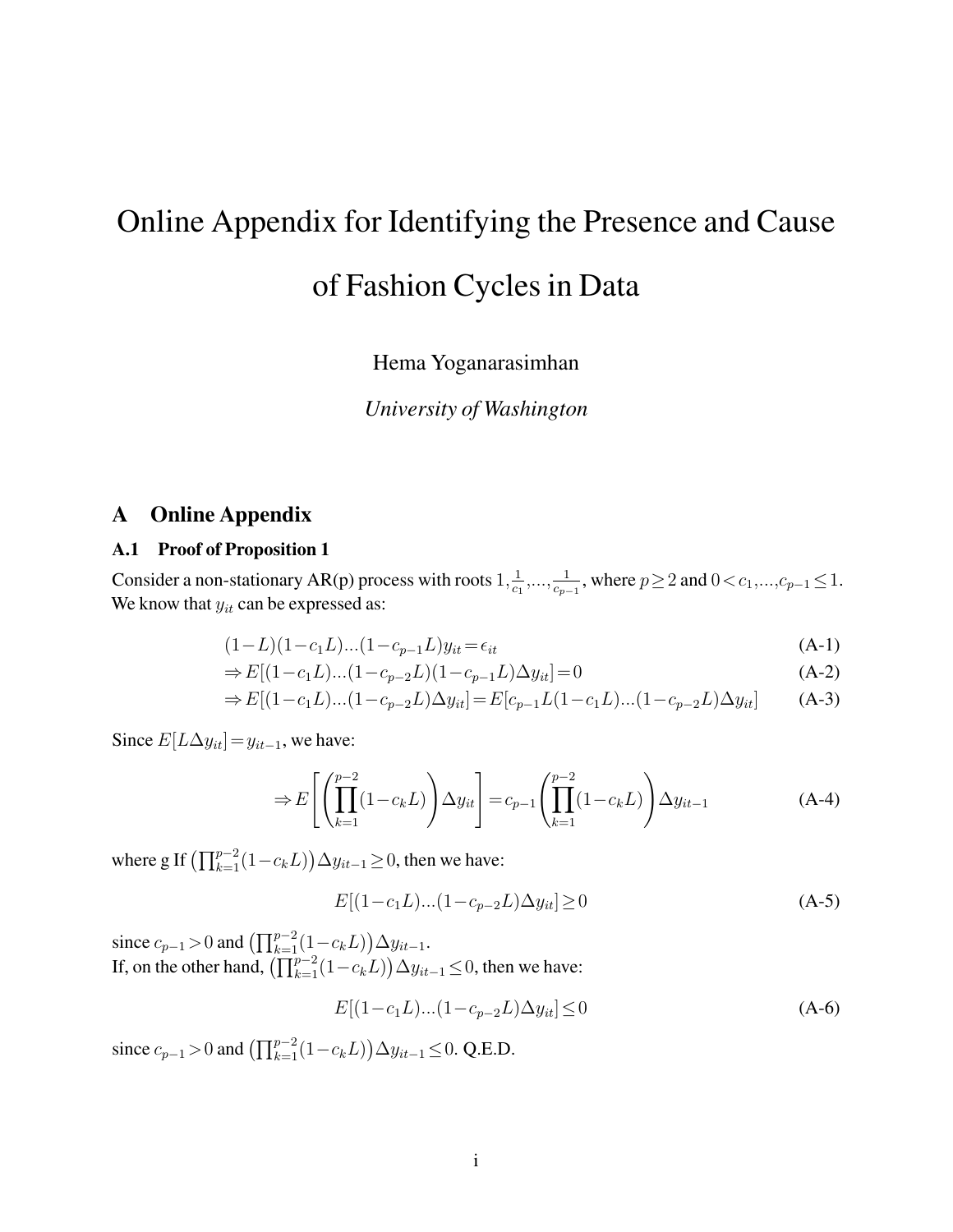

<span id="page-1-0"></span>Figure A.1: Distributions of the length and amplitude of cycles for Top50 and Top500 datasets.

#### A.2 Length and Amplitude Distributions of Cycles

The left panel of Figure [A.1](#page-1-0) shows the distributions of cycle lengths and cycle amplitude for the Top50 and Top500 datasets. Note that this is a CDF over cycles and not names; some names might have more than one cycle, in which case their data is represented multiple times, and some others might have no cycles in which case they are not represented in the graph. Please see Table 4 for data on the fractions of names with different numbers of cycles. Two patterns emerge from these two figures. First, the cycle length distributions are similar for the two datasets. Second, while the cycle lengths span a large range, the median name enjoys a  $\approx$  35-year cycle. The right panel shows the magnitude distributions for the Top50 and Top500 datasets. Not surprisingly, the distribution for the Top50 dataset first-order stochastically dominates that of the Top500 dataset. Note that 20% of all names in Top50 have an amplitude of 0.005 or more, which implies that these names were chosen by more than 10000 parents per year at the peak of their popularity.

| No. of cycles           | $\tau = 4, M = 0.00005$ |      |          | $\tau = 5, M = 0.00005$ |        | $\tau = 4, M = 0.000075$ | $\tau = 4, M = 0.0001$ |      |
|-------------------------|-------------------------|------|----------|-------------------------|--------|--------------------------|------------------------|------|
|                         | Female                  | Male | Female   | Male                    | Female | Male                     | Female                 | Male |
|                         | 18.6                    | 25.8 | 18.0     | 28.4                    | 21.6   | 28.4                     | 37.9                   | 37.1 |
|                         | 54.1                    | 40.3 | 57.7     | 43.6                    | 54.1   | 40.4                     | 41.5                   | 35.6 |
|                         | 21.0                    | 26.2 | 20.5     | 22.9                    | 18.3   | 24.7                     | 15.9                   | 22.9 |
|                         | 5.5                     | 7.3  | 3.5      | 5.1                     | 5.2    | 6.2                      | 4.2                    | 4.4  |
|                         | 0.5                     | 0.4  | 0.3      | $\Omega$                | 0.8    | 0.3                      | 0.5                    | 0    |
|                         | 0.3                     | 0    | $\Omega$ | $\theta$                | 0      | $\Omega$                 |                        | 0    |
| <b>Total Percentage</b> | 100                     | 100  | 100      | 100                     | 100    | 100                      | 100                    | 100  |
| No. of names            | 366                     | 275  | 366      | 275                     | 366    | 275                      | 366                    | 275  |

#### A.3 Sensitivity Analysis to Varying  $\tau$  and M

Table A.1: Percentage of cycles at different values of  $\tau$  and M in the Top100 dataset.

#### A.4 Derivation of Aggregate Model from an Individual Level Model

#### A.4.1 Basic Model

Let individual  $q$ 's probability of adopting name i at time t be:

$$
y_{qit} = const. + \sum_{k=1}^{p} \phi_k y_{ijt-k} + \rho_1 w_{qt} + \rho_2 c_{qt} + \rho_3 w_{qt} y_{it-1} + \rho_4 c_{qt} y_{it-1} + \rho_5 x_{it}^1 + \rho_6 x_{it}^2 + \rho_7 z_i + \tau_{igt} \quad (B-1)
$$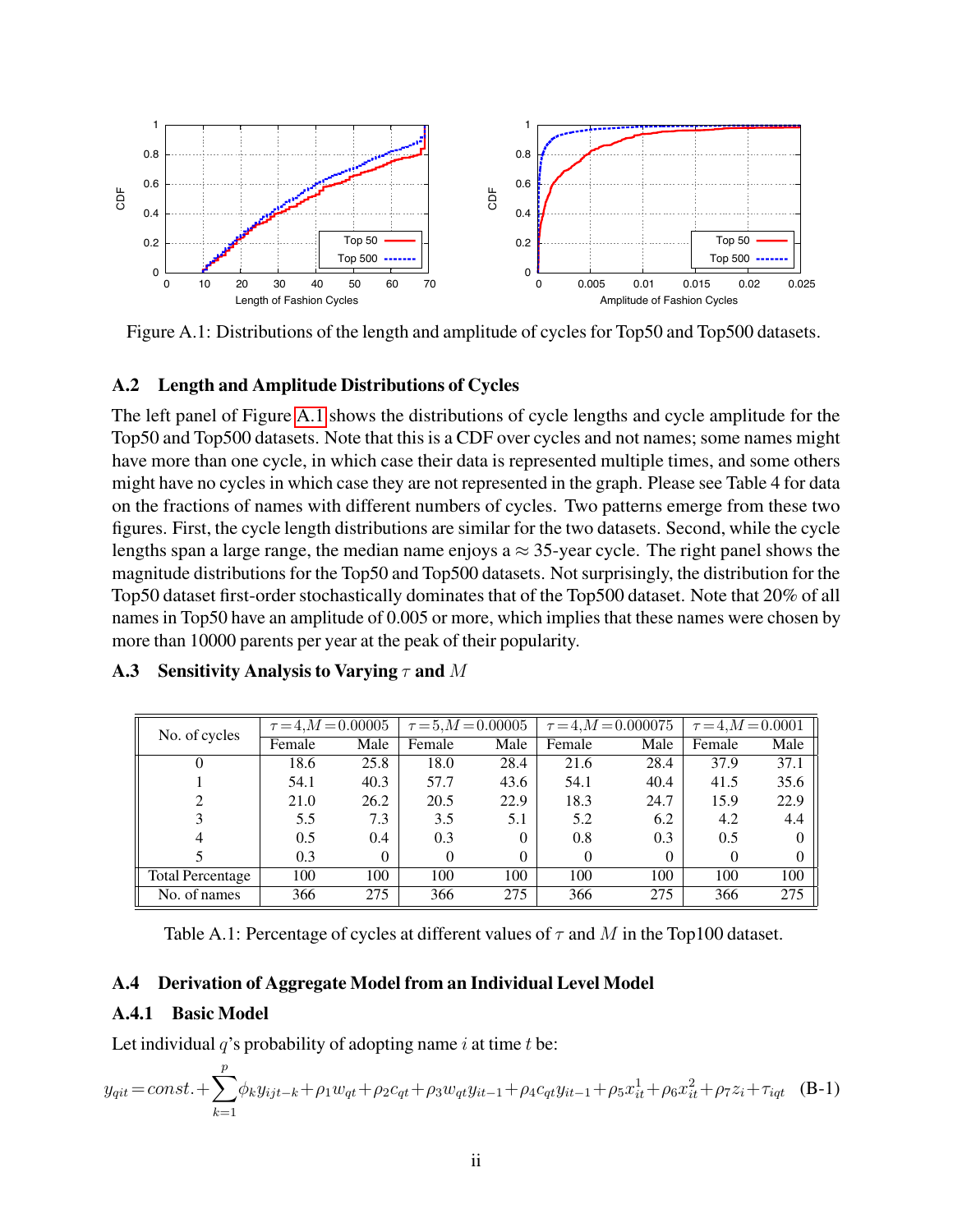The interpretation of the variables is similar to that in  $\S7.1.1$ . The probability that agent q will adopt name  $i$  is a function of the past adoptions in her local neighborhood (state), her own wealth and cultural capital ( $w_{qt}$  and  $c_{qt}$ ), interaction effects between her wealth, cultural capital and past adoptions by others, some endogenous factors that affect her affinity for name  $i$  ( $x_{ijt}^1$  which includes total adoptions), some exogenous time-varying factors  $(x_{it}^2)$ , time invariant name attributes  $(z_i)$ , and an unobserved taste for name  $i(\tau_{iqt})$ .

Summing Equation [\(B-1\)](#page-0-0) over all potential adopters in state  $j$  at time  $t$ , and then dividing the resulting equation by the number of potential adopters, we have:

<span id="page-2-0"></span>
$$
\bar{y}_{ijt} = const. + \sum_{k=1}^{p} \phi_k y_{ijt-k} + \rho_1 \bar{w}_{jt} + \rho_2 \bar{c}_{jt} + \rho_3 \bar{w}_{jt} y_{it-1} + \rho_4 \bar{c}_{qt} y_{it-1} + \rho_5 x_{it}^1 + \rho_6 x_{it}^2 + \rho_7 z_i + \bar{\tau}_{ijt}
$$
 (B-2)

Here,  $\bar{w}_{jt}$  and  $\bar{c}_{jt}$  are the mean wealth and cultural capital of state j at time t.  $\bar{\tau}_{ijt}$  is the mean unobserved preference of potential adopters in state  $j$ , at time  $t$ , for name  $i$ . This can be rewritten as:  $\bar{\tau}_{ijt} = \gamma_{ij} + e_{ijt}$ , *i.e.*, we can extract out the mean preferences of residents of state j for name i and write the rest as a mean zero error term that varies with time. With these transformations, Equation [\(B-2\)](#page-2-0) can be rewritten as:

$$
\bar{y}_{ijt} = const. + \sum_{k=1}^{p} \phi_k y_{ijt-k} + \rho_1 \bar{w}_{jt} + \rho_2 \bar{c}_{jt} + \rho_3 \bar{w}_{jt} y_{it-1} + \rho_4 \bar{c}_{qt} y_{it-1} + \rho_5 x_{it}^1 + \rho_6 x_{it}^2 + \rho_7 z_i + \gamma_{ij} + e_{ij} \mathbf{B} - 3)
$$

This model is analogous to the aggregate model specified in §7.1.1, *i.e.*, all the parameter estimates from this aggregate model can be interpreted as individual level parameters with the right multipliers.

#### A.4.2 Expanded Model with within State Effects

We now expand the above model with within state effects. Let:

- $y_{ji*t*-1}^{hw}$  = the number of high wealth parents who have adopted name i in state j at time  $t-1$ .
- $y_{ji}^{lw}$  = the number of low wealth parents who have adopted name i in state j at time  $t-1$ .
- $y_{jit-1}^{hc}$  = the number of high culture parents who have adopted name i in state j at time  $t-1$ .
- $y_{jit-1}^{lc}$  = the number of low culture parents who have adopted name i in state j at time  $t-1$ .

We now expand Equation [\(B-4\)](#page-0-1) so that individual  $q$ 's probability of adopting name i at time t is also affected by the number of high and low types that have adopted the name within state  $j$ :

$$
y_{qit} = const. + \sum_{k=1}^{p} \phi_k y_{ijt-k} + \rho_1 w_{qt} + \rho_2 c_{qt} + \rho_3 w_{qt} y_{it-1} + \rho_4 c_{qt} y_{it-1} + \rho_5 x_{it}^1 + \rho_6 x_{it}^2 + \rho_7 z_i
$$
  
+  $\rho_8 w_{qt} y_{jit-1}^{hw} + \rho_9 w_{qt} y_{jit-1}^{lw} + \rho_{10} c_{qt} y_{jit-1}^{hc} + \rho_{11} c_{qt} y_{jit-1}^{lc} + \tau_{igt}$  (B-4)

Aggregating this over all potential adopters in state  $j$ , we have:

$$
\bar{y}_{ijt} = const. + \sum_{k=1}^{p} \phi_k y_{ijt-k} + \rho_1 \bar{w}_{jt} + \rho_2 \bar{c}_{jt} + \rho_3 \bar{w}_{jt} y_{it-1} + \rho_4 \bar{c}_{qt} y_{it-1} + \rho_5 x_{it}^1 + \rho_6 x_{it}^2 + \rho_7 z_i \n+ \rho_8 \bar{w}_{jt} y_{ijt-1}^{hw} + \rho_9 \bar{w}_{jt} y_{ijt-1}^{lw} + \rho_{10} \bar{c}_{jt} y_{ijt-1}^{hc} + \rho_{11} \bar{c}_{jt} y_{ijt-1}^{lc} + \gamma_{ij} + e_{ijt}
$$
\n(B-5)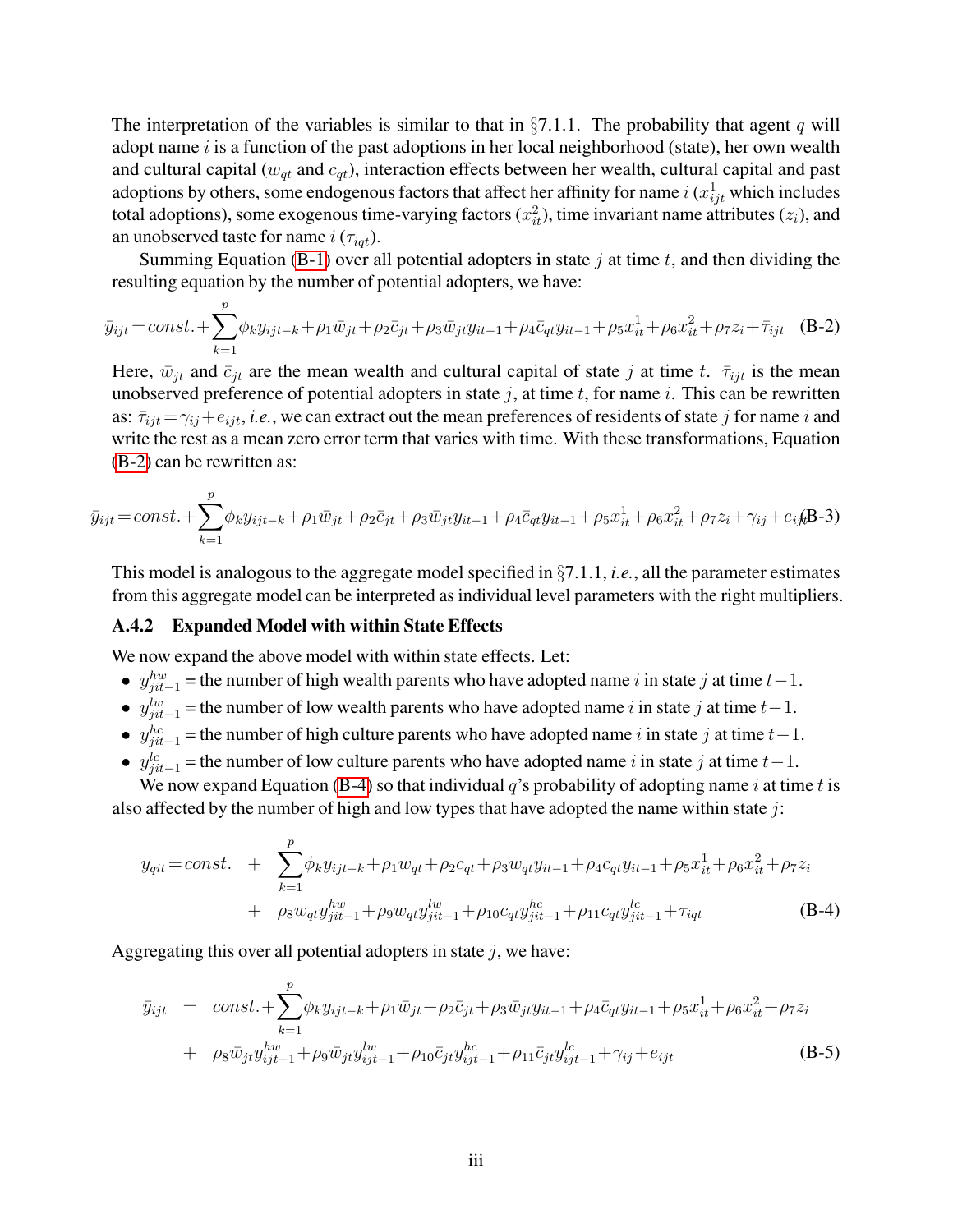where  $\bar{\tau}_{ijt} = \gamma_{ij} + e_{ijt}$ , as before. Thus, the new error-term of the aggregate model can be written as:

$$
\epsilon_{ijt} = \rho_8 \bar{w}_{jt} y_{ijt-1}^{hw} + \rho_9 \bar{w}_{jt} y_{ijt-1}^{lw} + \rho_{10} \bar{c}_{jt} y_{ijt-1}^{hc} + \rho_{11} \bar{c}_{jt} y_{ijt-1}^{lc} + e_{ijt}
$$
(B-6)

First, note that much of the variation in these terms can be extracted out using lagged dependent variables ( $y_{ijt-1}$ s) and interaction effects of mean wealth/culture with state-level adoptions ( $\bar{w}_{jt}y_{ijt-1}s$ ). For instance, we can rewrite the above equation as:

$$
\epsilon_{ijt} = \rho_8 \bar{w}_{jt} y_{ijt-1} + \bar{w}_{jt} (\rho_9 y_{ijt-1}^{lw} - \rho_8 y_{ijt-1}^{hw}) + \rho_{10} \bar{c}_{jt} y_{ijt-1} + \bar{c}_{jt} (\rho_{10} y_{ijt-1}^{lc} - \rho_{11} y_{ijt-1}^{hc}) + e_{ijt} \quad (B-7)
$$

The terms  $\rho_8\bar{w}_{jt}y_{ijt-1}$  and  $\rho_{10}\bar{c}_{jt}y_{ijt-1}$  can, of course, be pulled out and used directly in the estimation since they are observables. Thus, the residual error-term is:

$$
\epsilon'_{ijt} = \bar{w}_{jt} (\rho_9 y_{ijt-1}^{lw} - \rho_8 y_{ijt-1}^{hw}) + \bar{c}_{jt} (\rho_{10} y_{ijt-1}^{lc} - \rho_{11} y_{ijt-1}^{hc}) + e_{ijt} \tag{B-8}
$$

Second, some terms can again be decomposed and written as functions of past state-level adoptions, aggregate wealth and cultural capitals, and their interactions. For example,  $y_{ijt-1}^{lw}, y_{ijt-1}^{hw}$  can be written as:

$$
y_{ijt-1}^{lw} = \mathcal{F}_{ht}(y_{ijt-1}, \dots y_{ijt-p-1}, y_{it-2}, x_{it-1}, \bar{w}_{jt-1}, \bar{c}_{jt-1}, z_i, \gamma_{ij})
$$
(B-9)

$$
y_{ijt-1}^{hw} = \mathcal{F}_{lt}(y_{ijt-1}, \dots y_{ijt-p-1}, y_{it-2}, x_{it-1}, \bar{w}_{jt-1}, \bar{c}_{jt-1}, z_i, \gamma_{ij})
$$
(B-10)

Thus, much of the remaining variation in  $y_{ijt-1}^{lw}, y_{ijt-1}^{hw}$  is captured through these lag variables and name-state fixed effects. Third, since many of the instruments in the estimation are for the firstdifferenced equation, the error-terms used in estimation are  $\epsilon'_{ijt} - \epsilon'_{ijt-1}$ . It is well-known that first-differencing significantly assuages aggregation issues in models like this by differencing out much of the variation in the error terms, making the first-differenced error terms to be independent of endogenous explanatory variables. Please see [Stoker](#page-8-0) [\(1993\)](#page-8-0) for details.

Nevertheless, some remnant variation may still remain significant. If so, it will lead to serial correlation in estimated errors (through correlations in adoptions among high and low types across consecutive years). The main advantage of our estimator is that it allows us to test this empirically.

After estimating the model, and obtaining the parameters and error terms, we test for serial correlation in error terms using the Arellano-Bond (2) test. If the test rejects the hypothesis of no serial correlation, then it implies that the presence of within-state effects has invalidated our aggregated social effects. That is, if we find that  $E(\tilde{\epsilon}_{jit} \cdot \tilde{\epsilon}_{ijt-1}) \neq 0$ , where:

$$
E(\widetilde{\epsilon}_{jit} \cdot \widetilde{\epsilon}_{ijt-1}) = E[\bar{w}_{jt}(\rho_9 y_{ijt-1}^{lw} - \rho_8 y_{ijt-1}^{hw}) + \bar{c}_{jt}(\rho_{10} y_{ijt-1}^{lc} - \rho_{11} y_{ijt-1}^{hc}) + e_{ijt})
$$
  
 
$$
\cdot (\bar{w}_{jt-1}(\rho_9 y_{ijt-1}^{lw} - \rho_8 y_{ijt-1}^{hw}) + \bar{c}_{jt-1}(\rho_{10} y_{ijt-1}^{lc} - \rho_{11} y_{ijt-1}^{hc}) + e_{ijt-1})] \quad (B-11)
$$

then the estimates from the aggregated model are inconsistent. If instead  $E(\tilde{\epsilon}_{jit} \cdot \tilde{\epsilon}_{ijt-1})=0$ , then the estimates of state-level social effects are consistent even if we do not have information on within state or more local neighborhood-level effect.

Thus, the presence of local/within-state social effects does not invalidate aggregate-level social effects if the Arellano-Bond (2) test is satisfied.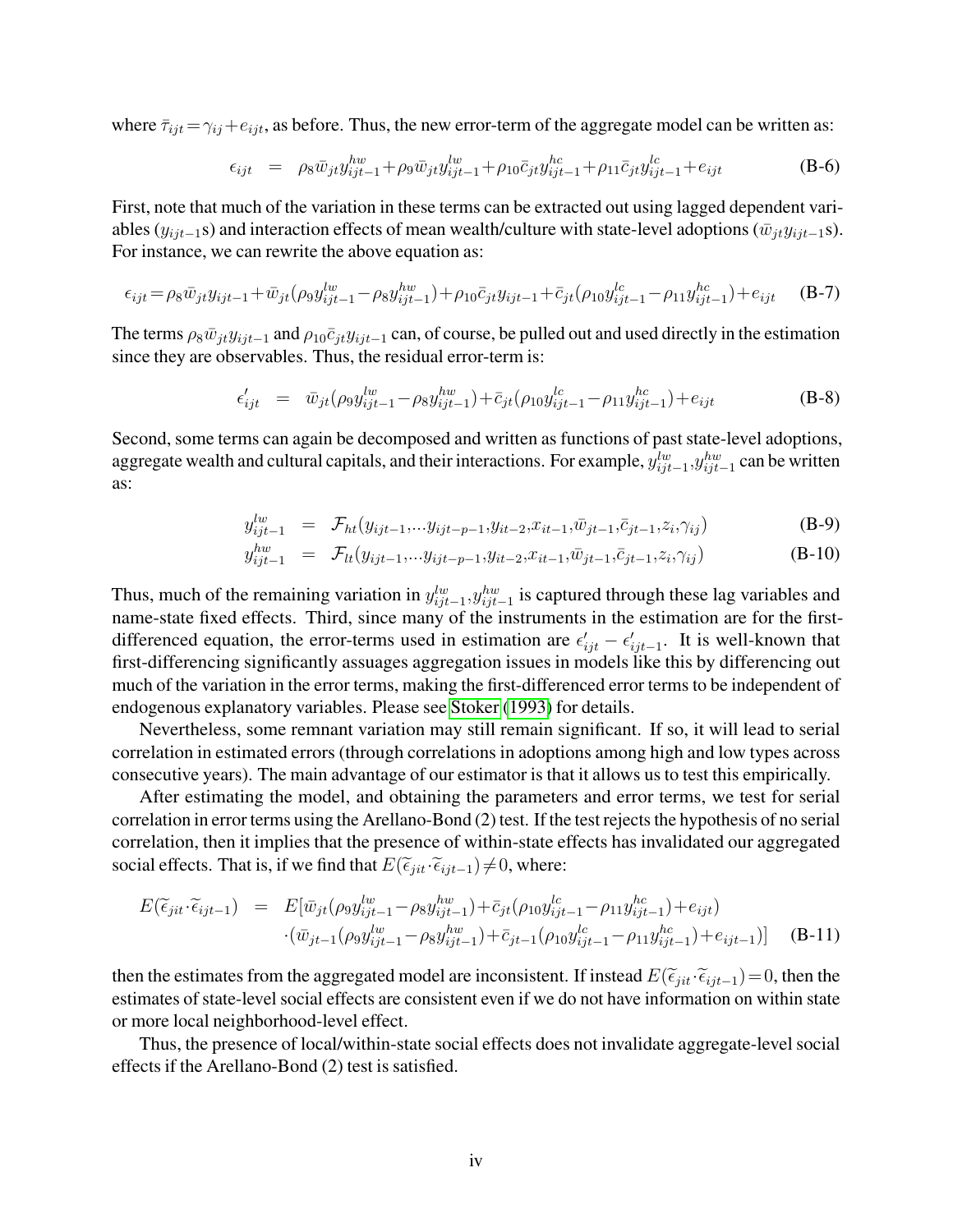### A.5 Additional Results



Figure A.2: Popularity Curves of the Top Three Female and Male Baby Names in 2000.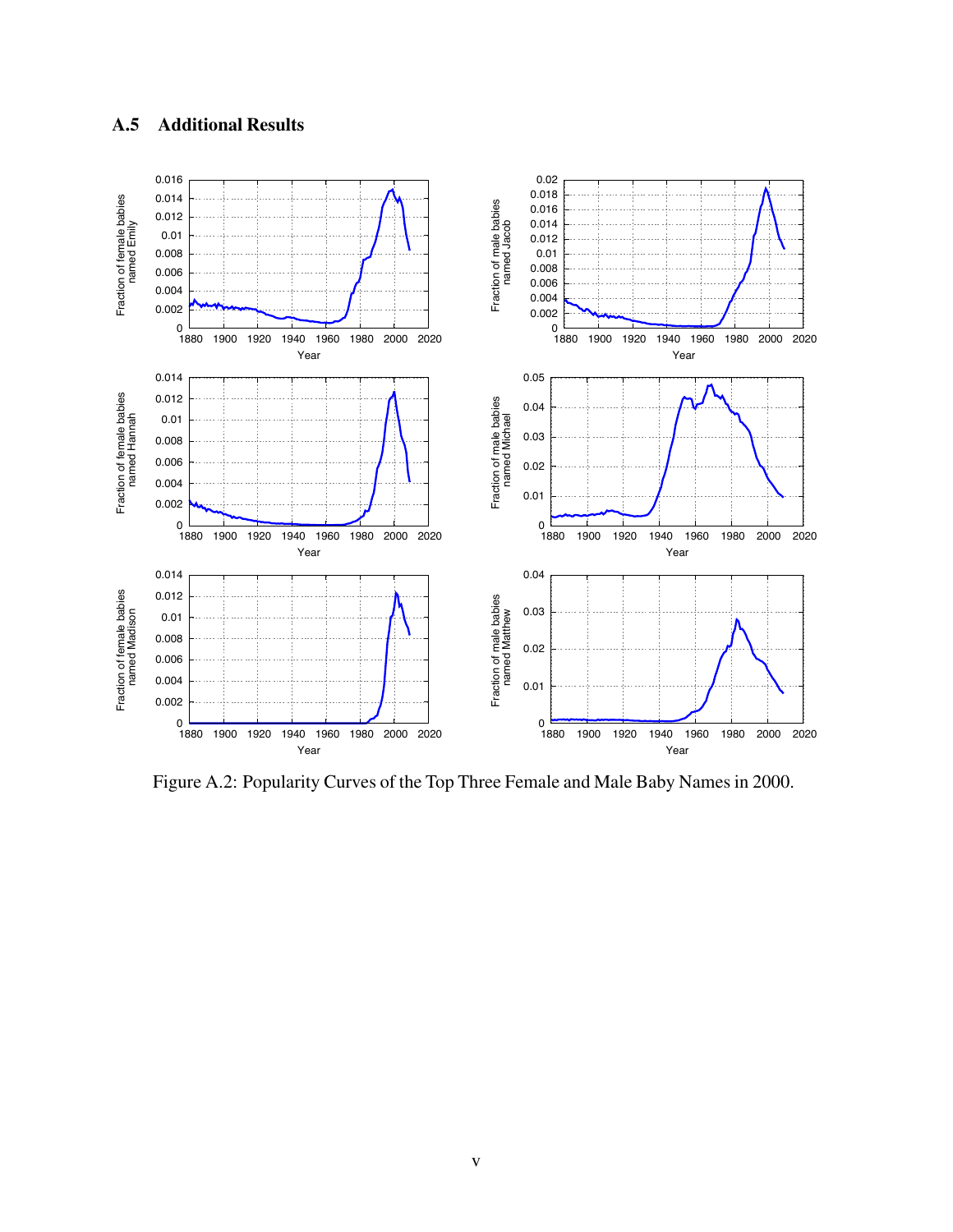

Figure A.3: Popularity Curves of the Top Three Female and Male Baby Names in 2000.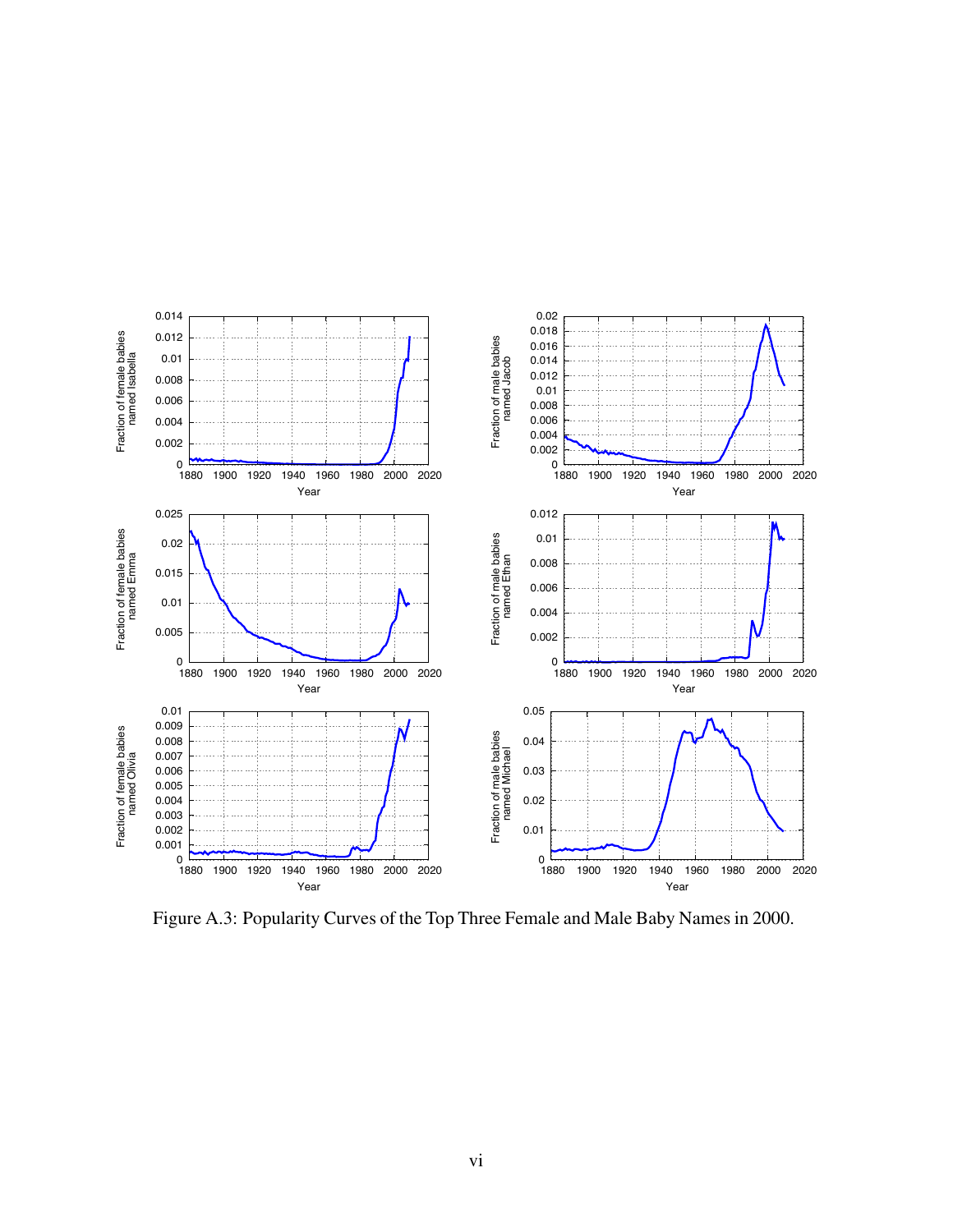| Variable                                   |                    | Model N <sub>2</sub>                                                                 |                                 | Model <sub>N3</sub>        |                         |
|--------------------------------------------|--------------------|--------------------------------------------------------------------------------------|---------------------------------|----------------------------|-------------------------|
|                                            |                    | Estimate                                                                             | Std. Err.                       | Estimate                   | Std. Err.               |
| $_{\rm Lagged}$                            | $n_{ijt-1}$        | $0.9946***$                                                                          | $-2$<br>$0.2017 \times 10^{-7}$ | $0.9958***$                | 2<br>$0.2648 \times 10$ |
| Dep. Var.                                  | $\Delta n_{ijt-1}$ | $0.3144\times10^{-1***}$                                                             | $0.8188\times10^{-2}$           | $0.6441 \times 10^{-1***}$ | $0.1144 \times 10^{-1}$ |
|                                            | $\Delta n_{ijt-2}$ | $0.1398***$                                                                          | $0.6794\times10^{-2}$           | $0.1475***$                | $0.8648 \times 10^{-2}$ |
|                                            | $\Delta n_{ijt-3}$ | $0.1237***$                                                                          | $0.4429\times10^{-2}$           | $0.1202***$                | $0.5617\times10^{-2}$   |
|                                            | $\Delta n_{ijt-4}$ | $0.8733\times10^{-1***}$                                                             | $0.4787\times10^{-2}$           | $0.8458\times10^{-1***}$   | $0.6648\times10^{-2}$   |
| Name                                       |                    | $0.7061\times10^{-1***}$                                                             | $0.1506 \times 10^{-7}$         | $0.1604***$                | $0.2810 \times 10^{-7}$ |
| Char.                                      | $bib_i$            | $0.2479\times10^{-2***}$                                                             | $0.1237 \times 10^{-2}$         | $0.5869 \times 10^{-2***}$ | $0.2050\times10^{-2}$   |
|                                            | $s_i$              | $-0.2858***$                                                                         | $0.3995 \times 10^{-1}$         | $-0.5447***$               | $0.7676 \times 10^{-1}$ |
| Cultural                                   | $c_{jt}$           | $0.3851\times10^{-1***}$                                                             | $0.1620\times10^{-1}$           | $0.5425 \times 10^{-1**}$  | $0.3062 \times 10^{-7}$ |
| Capital                                    | $c_{jt}.n_{it-1}$  | $-0.2410\times10^{-4***}$                                                            | $0.6070\times10^{-5}$           | $-0.2290\times10^{-4***}$  | $0.7860 \times 10^{-5}$ |
| Economic                                   | $w_{jt}$           | $-0.1674\times10^{-1***}$                                                            | $0.9275\times10^{-3}$           | $-0.2679\times10^{-1***}$  | $0.1827\times10^{-2}$   |
| Capital                                    | $w_{jt}.n_{it-1}$  | $0.8630\times10^{-5***}$                                                             | $0.3210\times10^{-6}$           | $0.9260\times10^{-5***}$   | $0.4140\times10^{-6}$   |
| Other                                      | $n_{it-1}$         | $0.1766 \times 10^{-2***}$                                                           | $0.1880 \times 10^{-3}$         | $0.1097 \times 10^{-2***}$ | $0.2297 \times 10^{-3}$ |
|                                            | $n_{it-2}$         | $-0.5974\times10^{-2***}$                                                            | $0.1451\times10^{-3}$           | $-0.5616\times10^{-2***}$  | $0.1845 \times 10^{-3}$ |
|                                            | $\Gamma_{s_i jt}$  | $0.8720\times10^{-5***}$                                                             | $0.2530 \times 10^{-5}$         | $0.5700\times10^{-5}$      | $0.4880\times10^{-5}$   |
|                                            | Const.             | $0.8079\times10^{1***}$                                                              | 17777                           | $0.1286\times10^{2***}$    | 0.9775                  |
| AR-Bond (2) Test                           |                    | Do not reject                                                                        |                                 | Do not reject              |                         |
| Test stat $(p$ -value)                     |                    | $-1.3415(0.1798)$                                                                    |                                 | $-0.9758(0.3292)$          |                         |
| No. of names,                              |                    | 641, 50, 34                                                                          |                                 | 361, 49, 34                |                         |
| states, years                              |                    |                                                                                      |                                 |                            |                         |
| Dataset used                               |                    | Top100                                                                               |                                 | Top50                      |                         |
| Diff. Eqn.                                 | <b>GMM</b>         | $\text{L}(2/4)[n_{ijt},\Delta n_{ijt},n_{it},\epsilon_{jt}.n_{it-1},w_{jt}.n_{it-1}$ |                                 |                            |                         |
| Instr.                                     | Standard           | $\Delta[\Gamma_{s_i\underline{j}t},\hspace{-0.5mm}c_{jt},\hspace{-0.5mm}w_{jt}]$     |                                 |                            |                         |
| Level Eqn.                                 | <b>GMM</b>         | $\text{L2}\,\Delta[n_{ijt},\Delta n_{ijt},n_{it},c_{jt}.n_{it-1},w_{jt}.n_{it-1}$    |                                 |                            |                         |
| Instr                                      | Standard           | $s_i, l_i, bib_i, \Gamma_{s_ijt}, c_{jt}, w_{jt}$                                    |                                 |                            |                         |
| Note: $*** \Rightarrow p \leq 0.01$ , $**$ |                    | $\Rightarrow p \leq 0.65$ , $\Rightarrow p \leq 0.1$                                 |                                 |                            |                         |
|                                            |                    |                                                                                      |                                 |                            |                         |

Table A.2: Interacting wealth and cultural capital with past adoptions. Dependent variable is  $n_{jit}$  .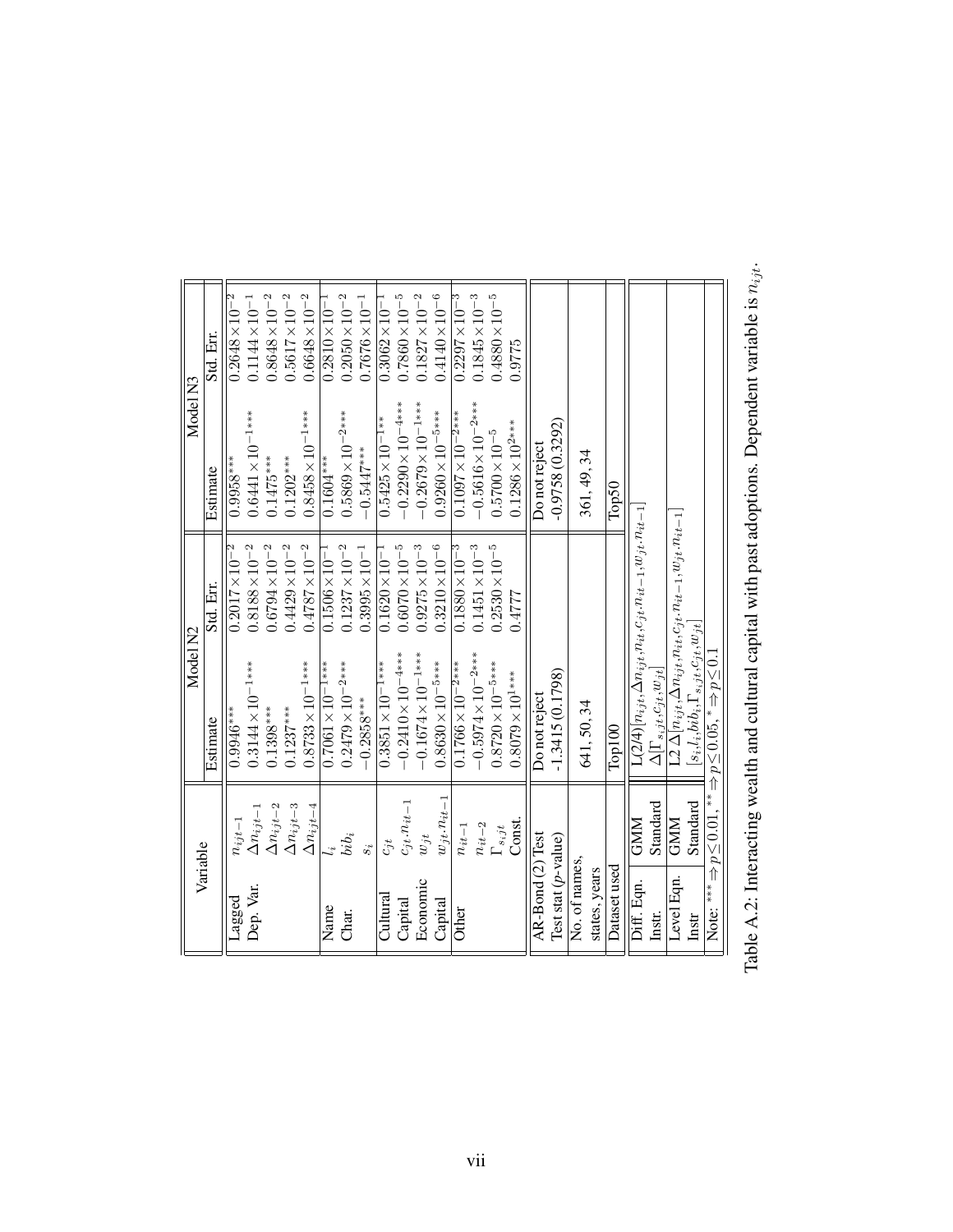|                          | Variable                    |                                                                                        | Model P3                                                                                    |                                                                                                            | Model P4                                                                                                |
|--------------------------|-----------------------------|----------------------------------------------------------------------------------------|---------------------------------------------------------------------------------------------|------------------------------------------------------------------------------------------------------------|---------------------------------------------------------------------------------------------------------|
|                          |                             | Estimate                                                                               | Std. Err.                                                                                   | Estimate                                                                                                   | Std. Err.                                                                                               |
| Lagged                   | $n_{ijt-1}$                 | $0.9943***$                                                                            | $0.2052\times10^{-2}$                                                                       | $0.9965***$                                                                                                | $0.2372\times10^{-7}$                                                                                   |
| Dep. Var.                | $\Delta n_{ijt-1}$          | $0.3056\times10^{-1***}$                                                               | $0.8447 \times 10^{-2}$                                                                     | $0.6405\times10^{-1***}$                                                                                   | $0.1241 \times 10^{-1}$                                                                                 |
|                          | $\Delta n_{ijt-2}$          | $0.1412***$                                                                            | $0.6291 \times 10^{-2}$                                                                     | $0.1497***$                                                                                                | $0.8586 \times 10^{-2}$                                                                                 |
|                          | $\Delta n_{ijt-3}$          | $0.1242***$                                                                            | $0.4170 \times 10^{-2}$                                                                     | $0.1216***$                                                                                                | $0.5043 \times 10^{-2}$                                                                                 |
|                          | $\Delta n_{ijt-4}$          | $0.8726\times10^{-1***}$                                                               | $0.5232 \times 10^{-2}$                                                                     | $0.8503 \times 10^{-1***}$                                                                                 | $0.6330\times10^{-2}$                                                                                   |
| Name                     |                             | $0.4663 \times 10^{-1**}$                                                              | $0.1550\times10^{-7}$                                                                       | $0.1105***$                                                                                                | $0.2983 \times 10^{-7}$                                                                                 |
| Char.                    | $bib_i$                     | $0.2126 \times 10^{-2*}$                                                               | $0.1221 \times 10^{-2}$                                                                     | $0.4570\times10^{-2**}$                                                                                    | $0.2198 \times 10^{-2}$                                                                                 |
|                          | $s_i$                       | $-0.2762***$                                                                           | $0.4047 \times 10^{-1}$                                                                     | $-0.4922***$                                                                                               | $0.7896 \times 10^{-1}$                                                                                 |
| Cultura                  | $c_{jt}$                    | $0.3711\times10^{-1***}$                                                               | $0.1643 \times 10^{-7}$                                                                     | $0.7730\times10^{-1***}$                                                                                   | $0.2902 \times 10^{-7}$                                                                                 |
| Capital                  | $c_{jt}.n_{it-1}$           | $-0.2250\times10^{-4**}$                                                               | $0.6160\times10^{-5}$                                                                       | $-0.2690\times10^{-4**}$                                                                                   | $0.7410\times10^{-5}$                                                                                   |
|                          | $d_{it-1}^c$                | $0.1836 \times 10^{3***}$                                                              | $0.4352\times10^{2}$                                                                        |                                                                                                            |                                                                                                         |
|                          | $d_{it-1,t-2}^c$            |                                                                                        |                                                                                             | $0.1216\times10^{3***}$                                                                                    | $0.4749\times10^{2}$                                                                                    |
| Economic                 | $w_{jt}$                    | $-0.1693\times10^{-1***}$                                                              | $0.9309\times10^{-3}$                                                                       | $-0.2832\times10^{-1**}$                                                                                   | $0.16449 \times 10^{-2}$                                                                                |
| Capita                   | $w_{jt}.n_{it-1}$           | $0.8740\times10^{-5***}$                                                               | $0.3220 \times 10^{-6}$                                                                     | $0.9320\times10^{-5***}$                                                                                   | $0.3750\times10^{-6}$                                                                                   |
|                          | $d^w_{it-1}$                | $0.2223 \times 10^{3***}$                                                              | $0.5183\times10^{2}$                                                                        |                                                                                                            |                                                                                                         |
|                          | $d^w_{it-1,t-2}$            |                                                                                        |                                                                                             | $0.2520\times10^{3***}$                                                                                    | $0.6142\times10^{2}$                                                                                    |
| Other                    | $n_{it-1}$                  | $0.1754 \times 10^{-2***}$                                                             | $0.1873\times10^{-3}$                                                                       | $0.9326\times10^{-3***}$                                                                                   | $0.2371\times10^{-3}$                                                                                   |
|                          | $n_{it-2}$                  | $-0.5983\times10^{-2***}$                                                              | $0.1455 \times 10^{-3}$                                                                     | $-0.5499\times10^{-2***}$                                                                                  | $0.1884\times10^{-3}$                                                                                   |
|                          | $\Gamma_{s_i jt}$           | $0.9170\times10^{-5}$                                                                  | $0.2540\times10^{-5}$                                                                       | $0.5430 \times 10^{-5}$                                                                                    | $0.4620 \times 10^{-5}$                                                                                 |
|                          | Const.                      | $0.8217 \times 10^{1***}$                                                              | 0.4788                                                                                      | $0.1385 \times 10^{2***}$                                                                                  | 0.8605                                                                                                  |
| AR-Bond (2) Test         |                             | Do not reject                                                                          |                                                                                             | Do not reject                                                                                              |                                                                                                         |
| $Test$ stat $(p$ -value) |                             | $-1.5606(0.1186)$                                                                      |                                                                                             | $-0.9662(0.3340)$                                                                                          |                                                                                                         |
| Diff. Eqn.               | <b>GNM</b>                  |                                                                                        | $\mathrm{L}(2/4)\left[n_{ijt},\Delta n_{ijt},n_{it},c_{jt}.n_{it-1},w_{jt}.n_{it-1}\right]$ |                                                                                                            | $\mathtt{L}(2/4)\left[n_{ijt},\Delta n_{ijt},n_{it},c_{jt}.n_{it-1},w_{jt}.n_{it-1}\right]$             |
| Instr.                   | Standard                    | $\Delta [\Gamma_{s_ijt},c_{jt},w_{jt},d^c_{it-1},d^w_{it-1}$                           |                                                                                             | $\Delta \big[ \Gamma_{s_i j t}, \! c_{j t}, \! w_{j t}, \! d^c_{i t-1, t-2}, \! d^w_{i t-1, t-2} \! \big]$ |                                                                                                         |
| Level Eqn.               | <b>GMM</b>                  |                                                                                        | $\textsf{L2}\Delta[n_{ijt},\Delta n_{ijt},n_{it},c_{jt},n_{it-1},w_{jt},n_{it-1}]$          |                                                                                                            | $\mathsf{L2}\Delta[n_{ijt},\!\Delta n_{ijt},\!n_{it},\!c_{jt}.n_{it-1},\!w_{jt}.n_{it-1}]$              |
| Instr.                   | Standard                    | $[s_i,l_i,bib_i,\Gamma_{s_ijt},c_{jt},w_{jt},d_{it-1}^c,d_{it-1}^w]$                   |                                                                                             |                                                                                                            | $s_i, \!l_i, \!bib_i, \!\Gamma_{s_i j t}, \!c_{j t}, \!w_{j t}, \!d^c_{i t-1, t-2}, \!d^w_{i t-1, t-2}$ |
|                          | No. of names, states, years | 641, 50, 34                                                                            |                                                                                             | 361, 50, 34                                                                                                |                                                                                                         |
| Dataset used             |                             | Top100                                                                                 |                                                                                             | $\Gamma$ op $50$                                                                                           |                                                                                                         |
|                          |                             | Note: *** a> $p \le 0.0$ , $n \ge 0$ , $n \ge 0$ , $n \ge 0$ , $n \ge 0$ , $n \ge 0.1$ |                                                                                             |                                                                                                            |                                                                                                         |
|                          |                             |                                                                                        |                                                                                             |                                                                                                            |                                                                                                         |

Table A.3: Impact of adoption by high and low types (contd.); dependent variable is  $n_{jit}$  .